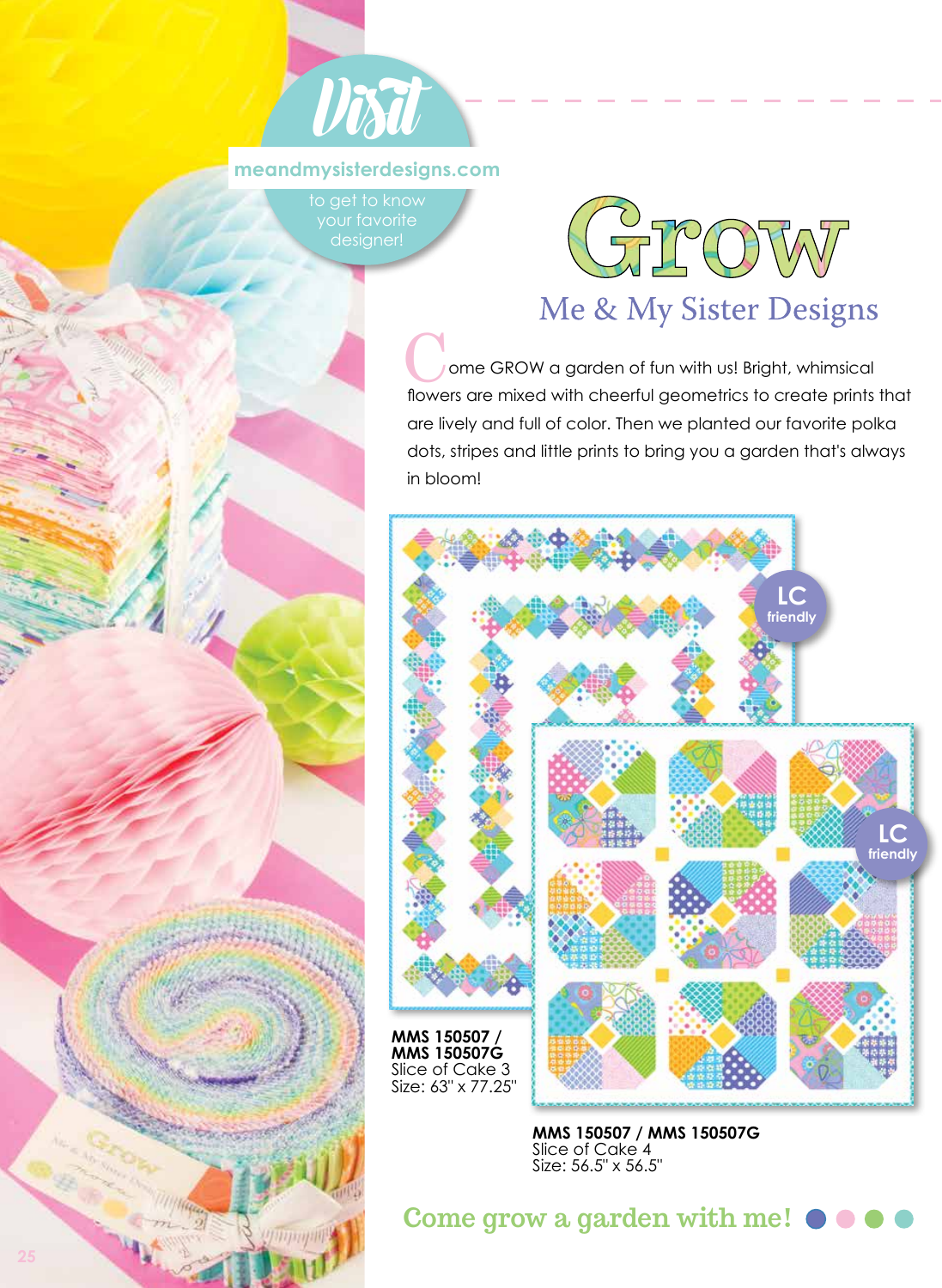### **modafabrics.com**









22274 19\*



22275 12





22278 12\*



22270 19\*

Cloud White

22277 12



#### *patterns by Me & My Sister Designs*

**MMS 150506 / MMS 150506G**  Wild Jelly Rolls 3 Size: 54.5" x 62.5"



**MMS 150506 / MMS 150506G**  Wild Jelly Rolls 4 Size: 46.5" x 61.5"

8

22276 12\*



22274 12

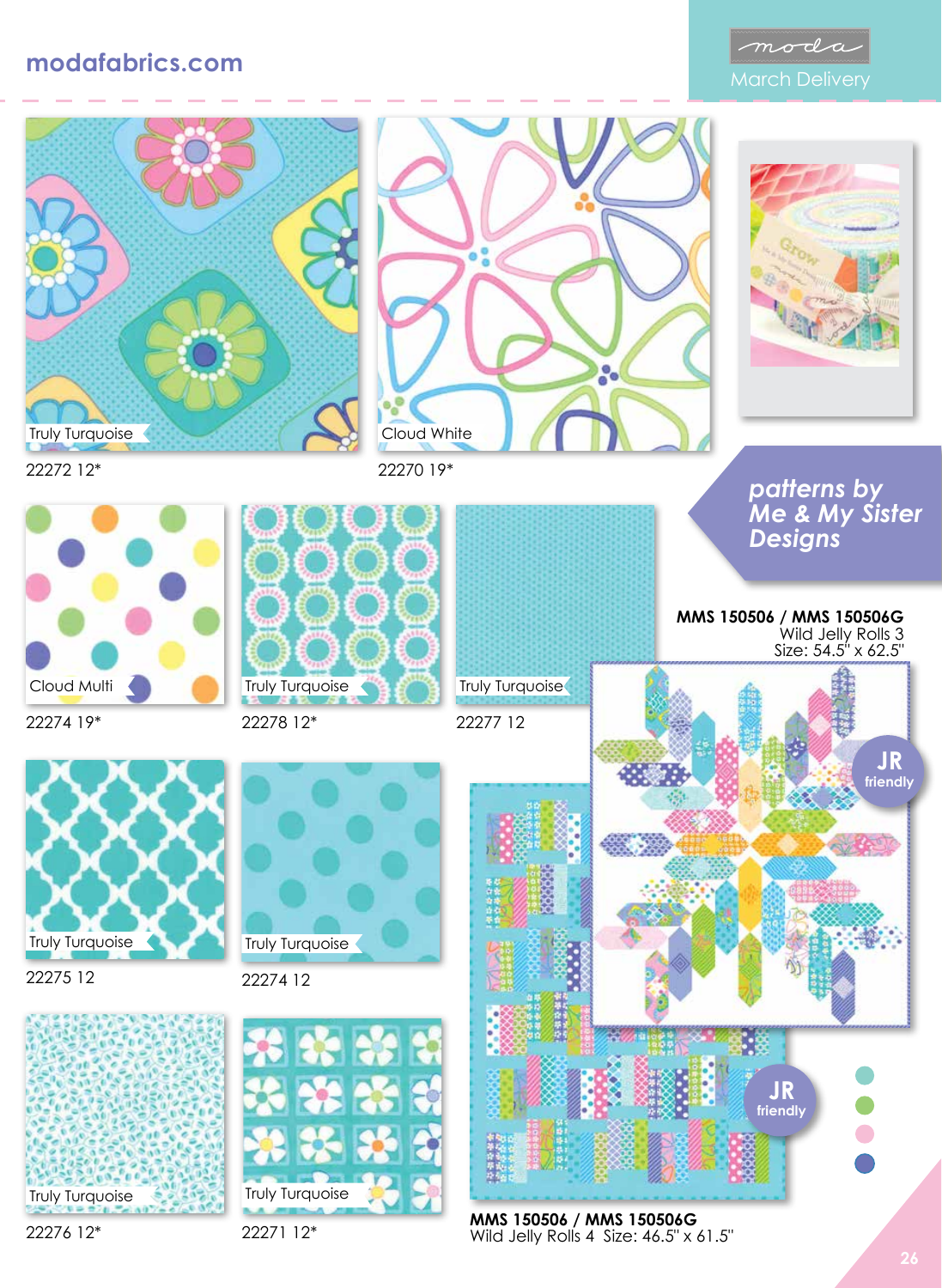

March Delivery



22273 17\*

22274 17 Grow Green



22271 17



22270 17\*



22278 17\*



22272 11



22270 11





22275 19\*



22274 20\*



22274 11



Petal Purple

22277 11



22273 11\*



22275 11

22276 11\*



22278 11